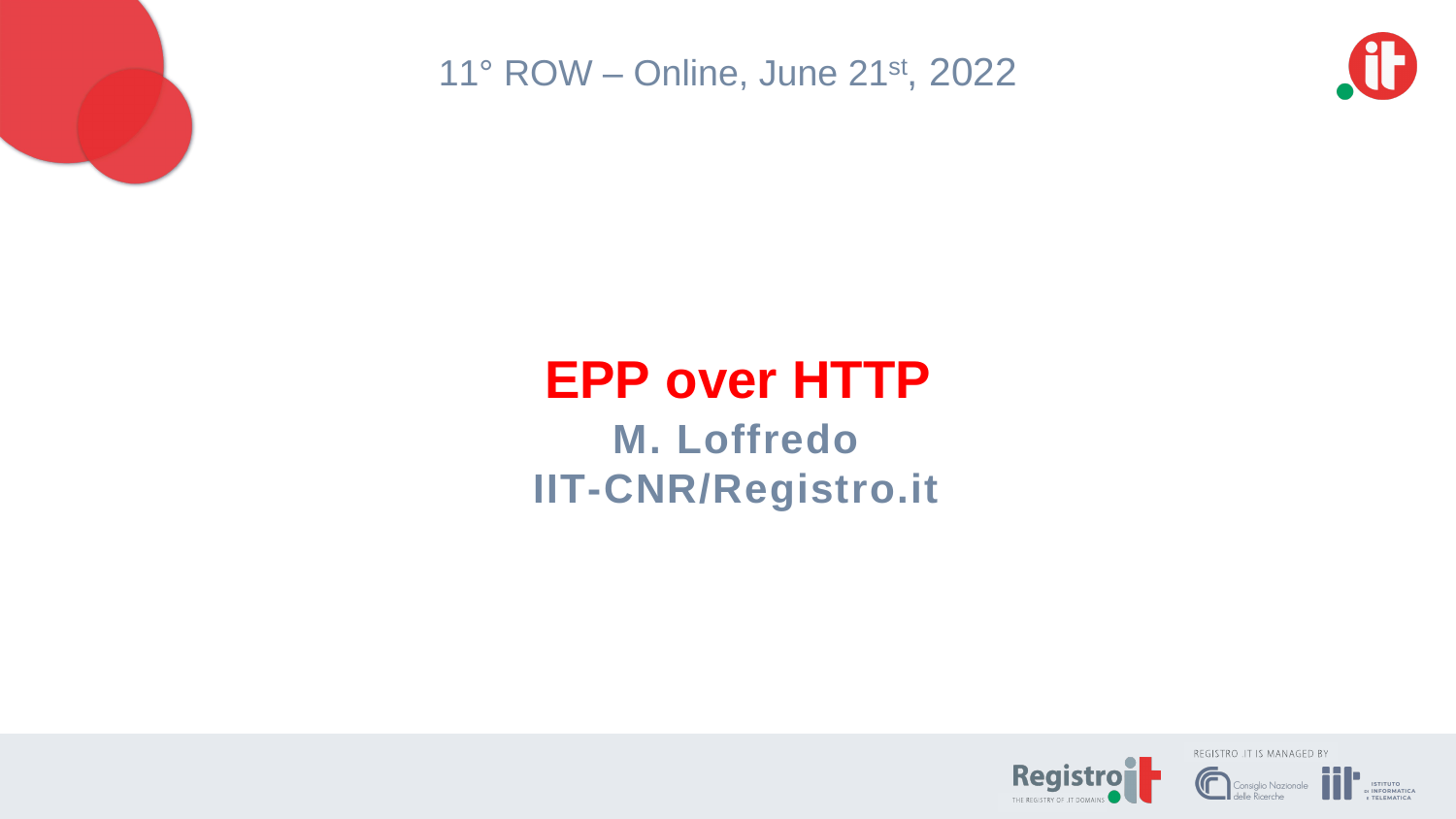- *draft-loffredo-regext-epp-over-http*
- Authors:
	- M. Loffredo, L. Luconi, M. Martinelli (IIT-CNR/Registro.it)
	- J. Romanowski, M. Machnio (NASK/.pl Registry)
- First submission: March 2022
- Current version: -02





REGISTRO .IT IS MANAGED BY





# **Proposal details**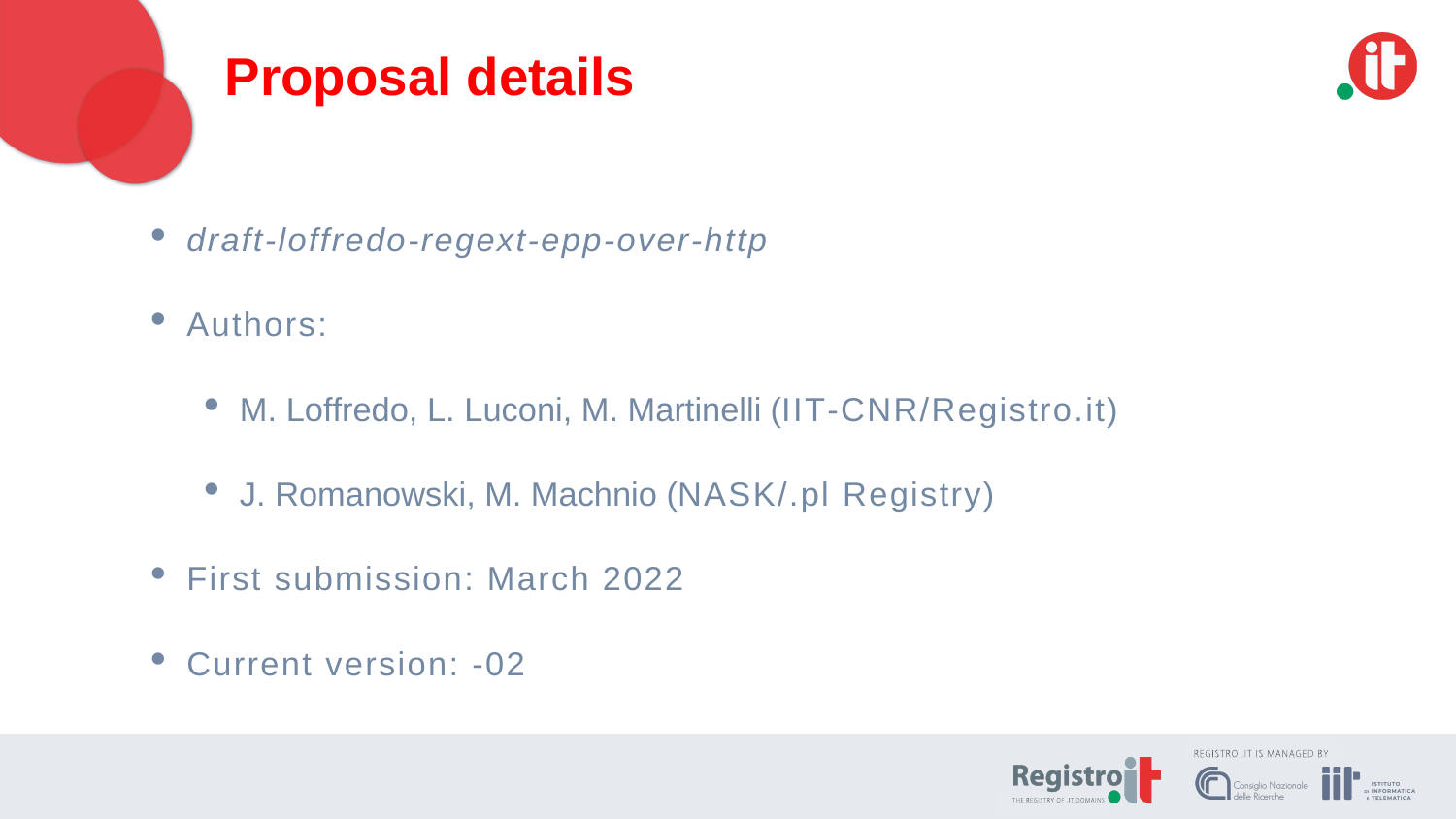- HTTP is loosely coupled with the network
- HTTP provides client-server cross-platform technology communication
- HTTP simplicity reduces the development time
- HTTP offers standardized solutions to ensure security





REGISTRO .IT IS MANAGED BY





# **Why EPP over HTTP? (1)**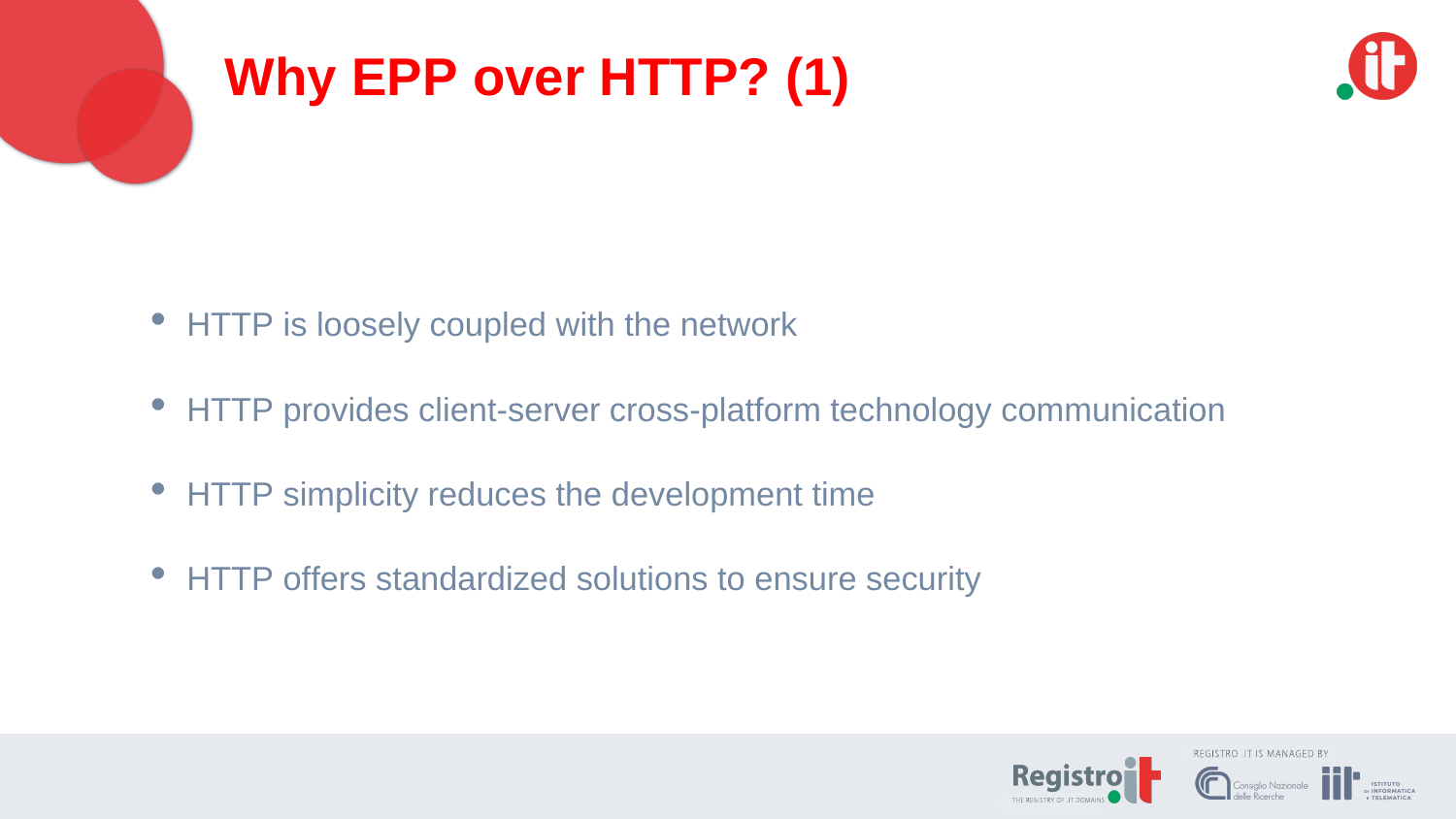- past
- Load balancing can be more easily implemented at L7 than at L4
- Migrating an HTTP server to cloud takes less effort than for a TCP server





## • The speed gap between HTTP and TCP is actually not so large as in the



REGISTRO .IT IS MANAGED BY





# **Why EPP over HTTP? (2)**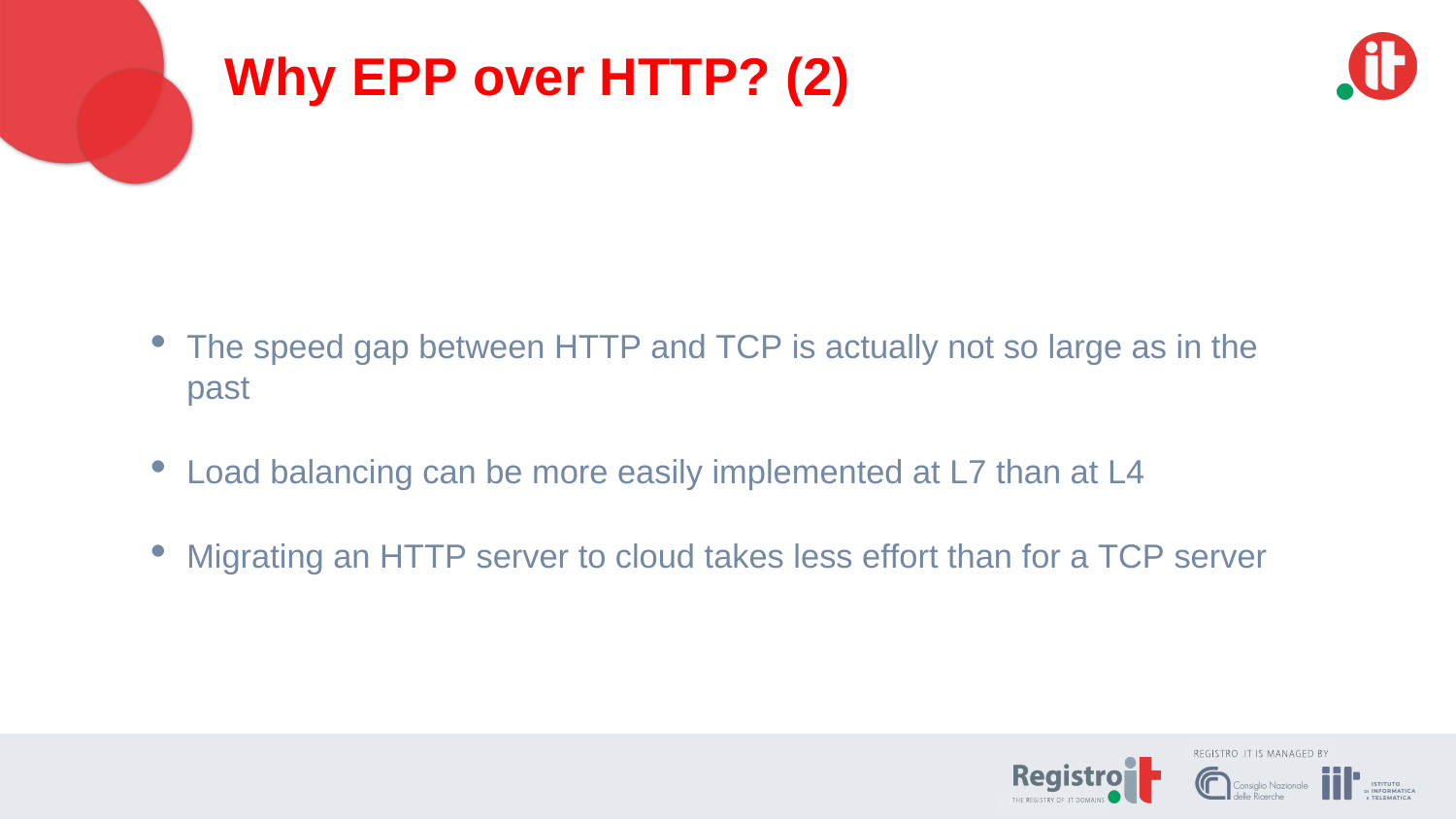• EPP commands semantics are preserved ANo EPP message is altered Clients issue the EPP commands via HTTP POST

▶Servers return the EPP responses in the HTTP response body

- 
- No other part of HTTP request and response is used to deliver EPP



REGISTRO .IT IS MANAGED BY



**ISTITUTO**<br>DI **INFORMATIC** 

data







# **Message Exchange**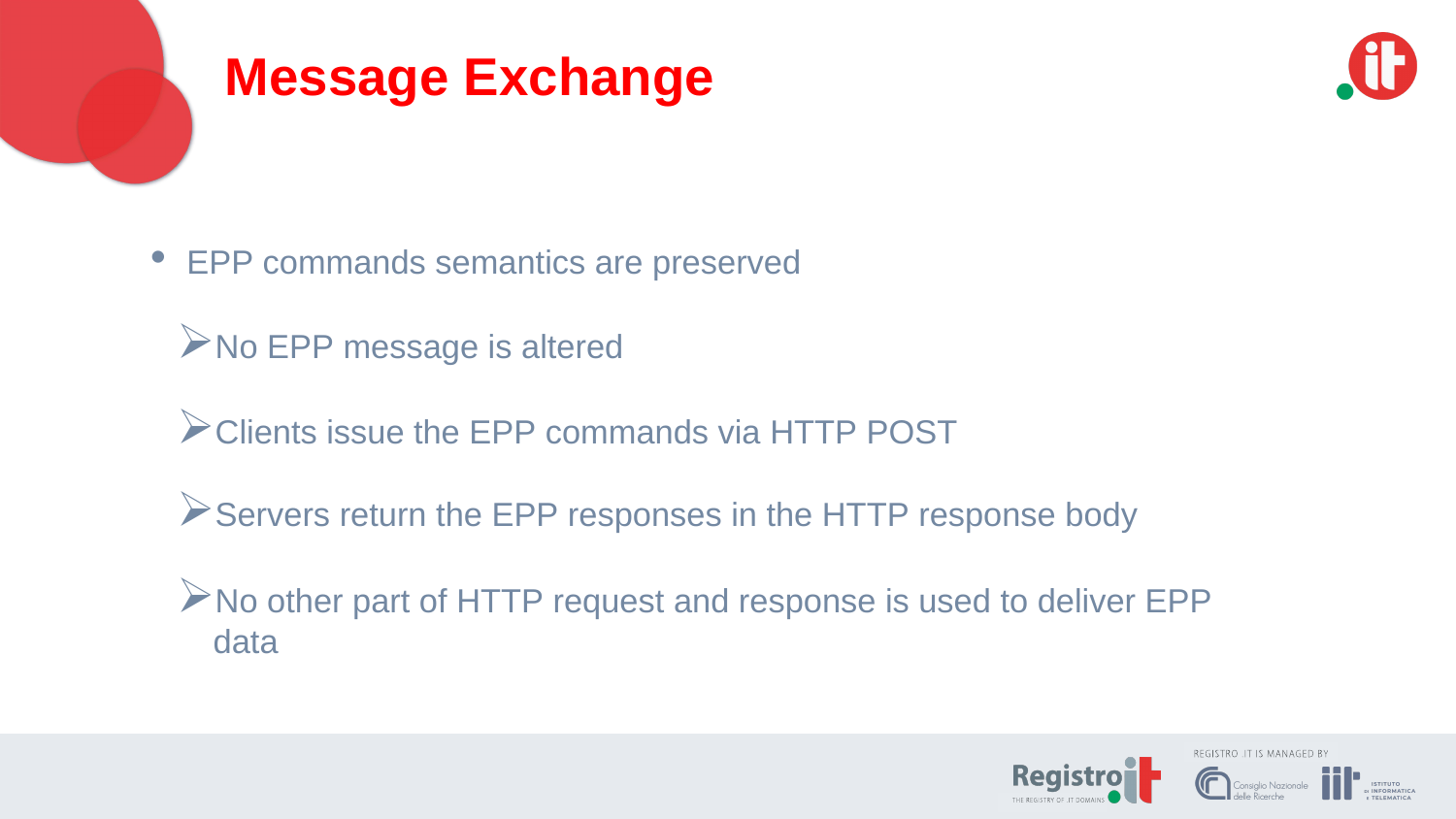6265):

through the "Set-Cookie" response header

- An EPP session is mapped onto an HTTP session by using a Cookie (RFC
- A server receiving  $a <$ login> command sends the session ID to the client
	-
- The client includes the cookie in the subsequent requests of that EPP session
	-
	-



REGISTRO .IT IS MANAGED BY



== Server -> Client ==

Set-Cookie: SID=52ceb07c2a824f09a1c6f9c45574097d

== Client -> Server == Cookie: SID=52ceb07c2a824f09a1c6f9c45574097d

• The name of the cookie attribute identifying the session ID is not relevant





# **Session Handling (1)**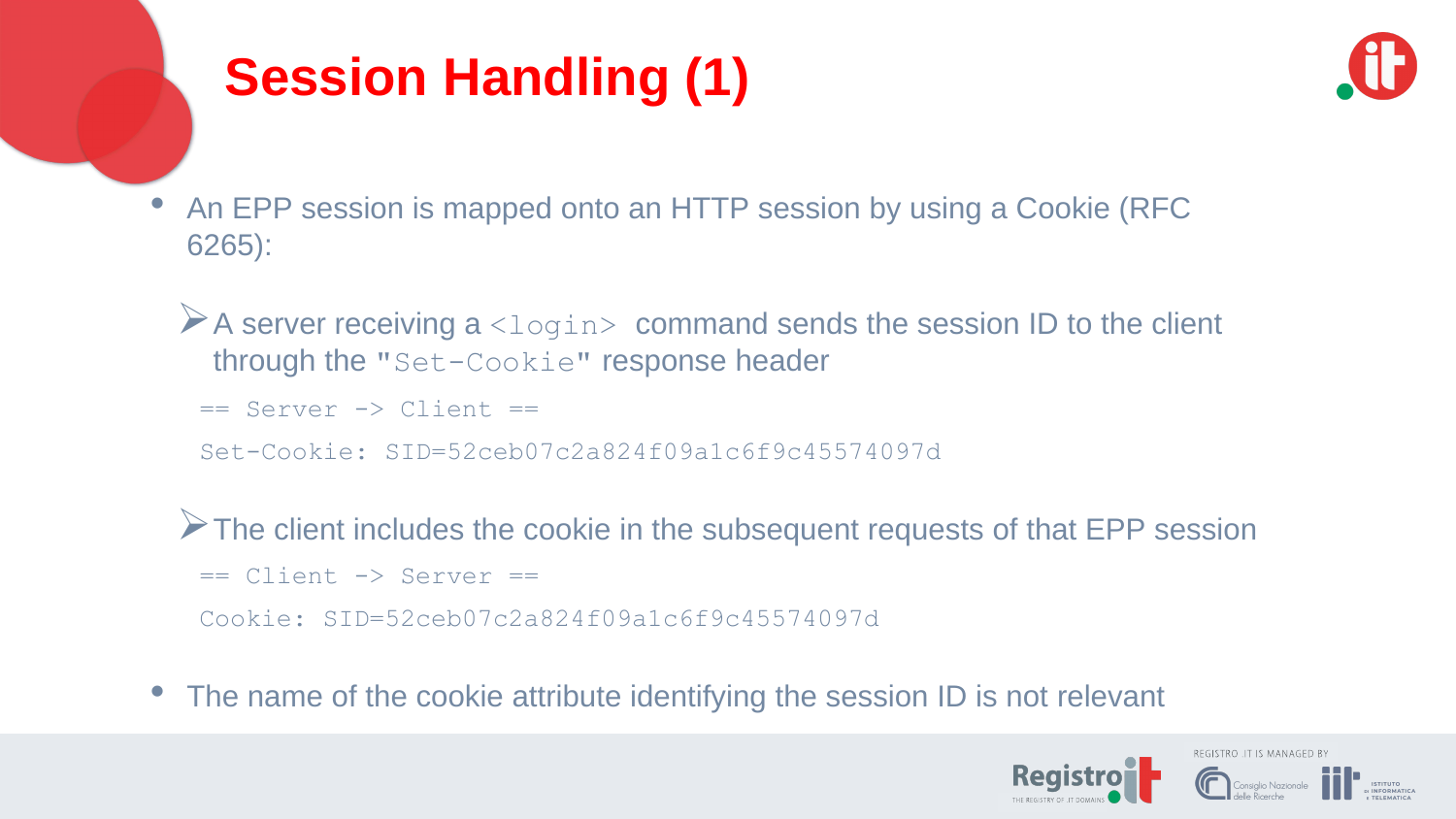

# **Session Handling (2)**

- 
- A server receiving a <logout> command ends the EPP session by invalidating the HTTP session after having issued the response
- EPP sessions may be ended by the server due to timeout



### • An EPP session is ended by the client through the  $\langle\text{logout}\rangle$  command



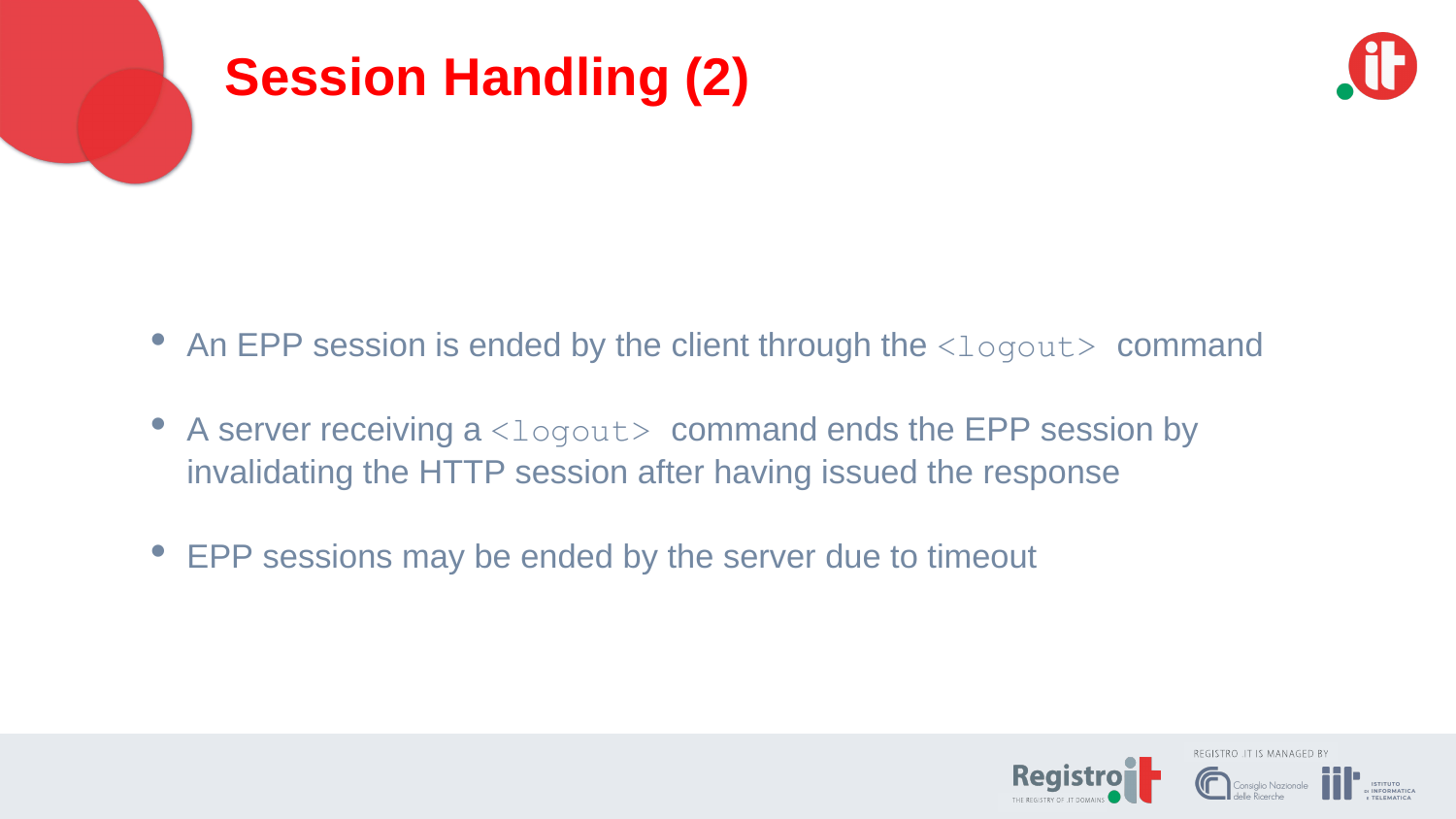

## **<hello> Command**

- 
- The server returns the <greeting> response without starting a session by sending:
	- no cookie
	- an expired cookie
- 





### • The client may issue the  $\langle$ hello $\rangle$  command outside an EPP session

## Clients may also issue the  $\langle$ hello $\rangle$  command within an EPP session



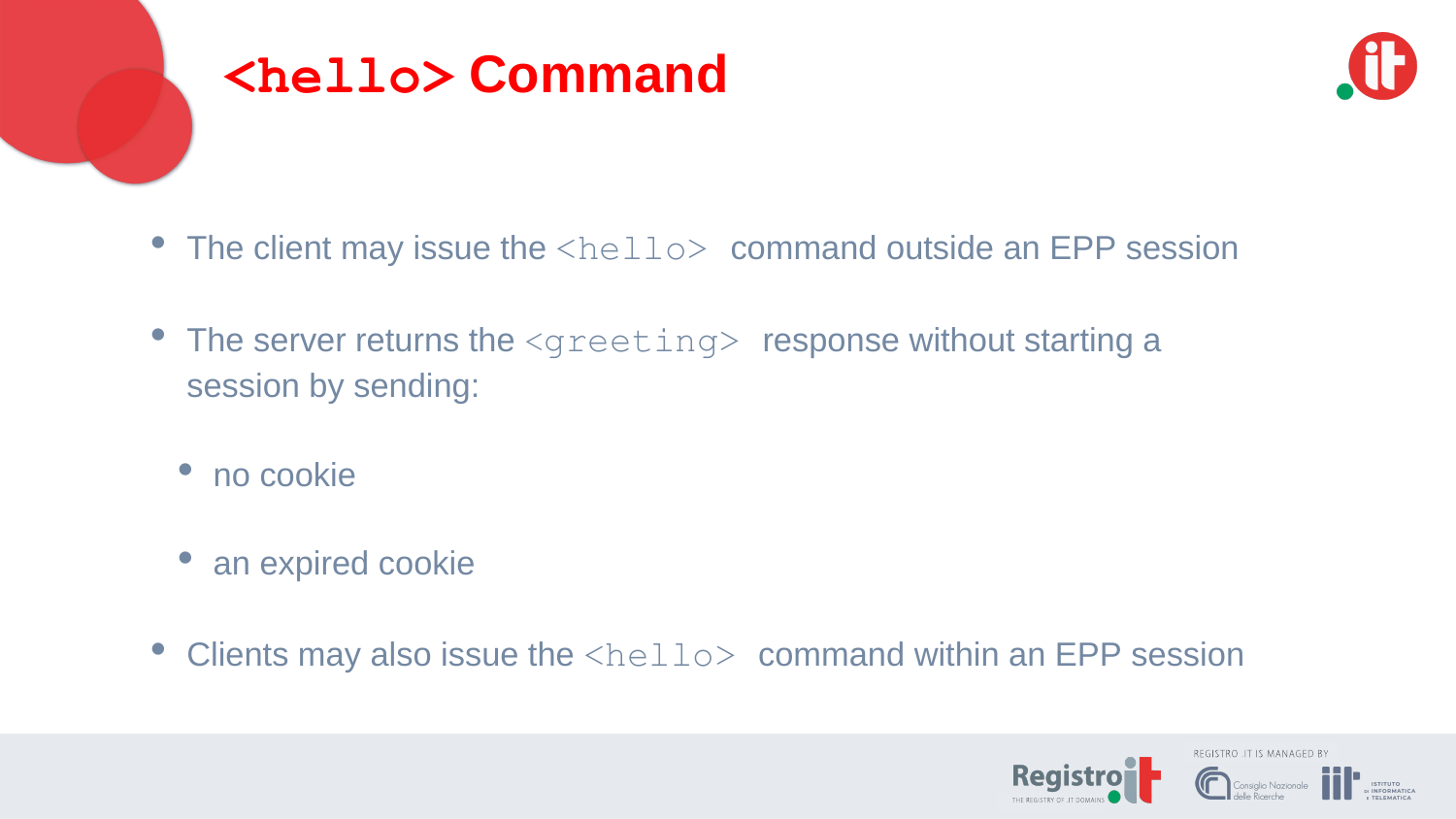The HTTP code <sup>200</sup> is used for both successful and unsuccessful EPP



REGISTRO .IT IS MANAGED BY



commands





## **Return Codes**

- HTTP error codes are used for signaling HTTP requests failure
- EPP error codes are used for signaling EPP commands failure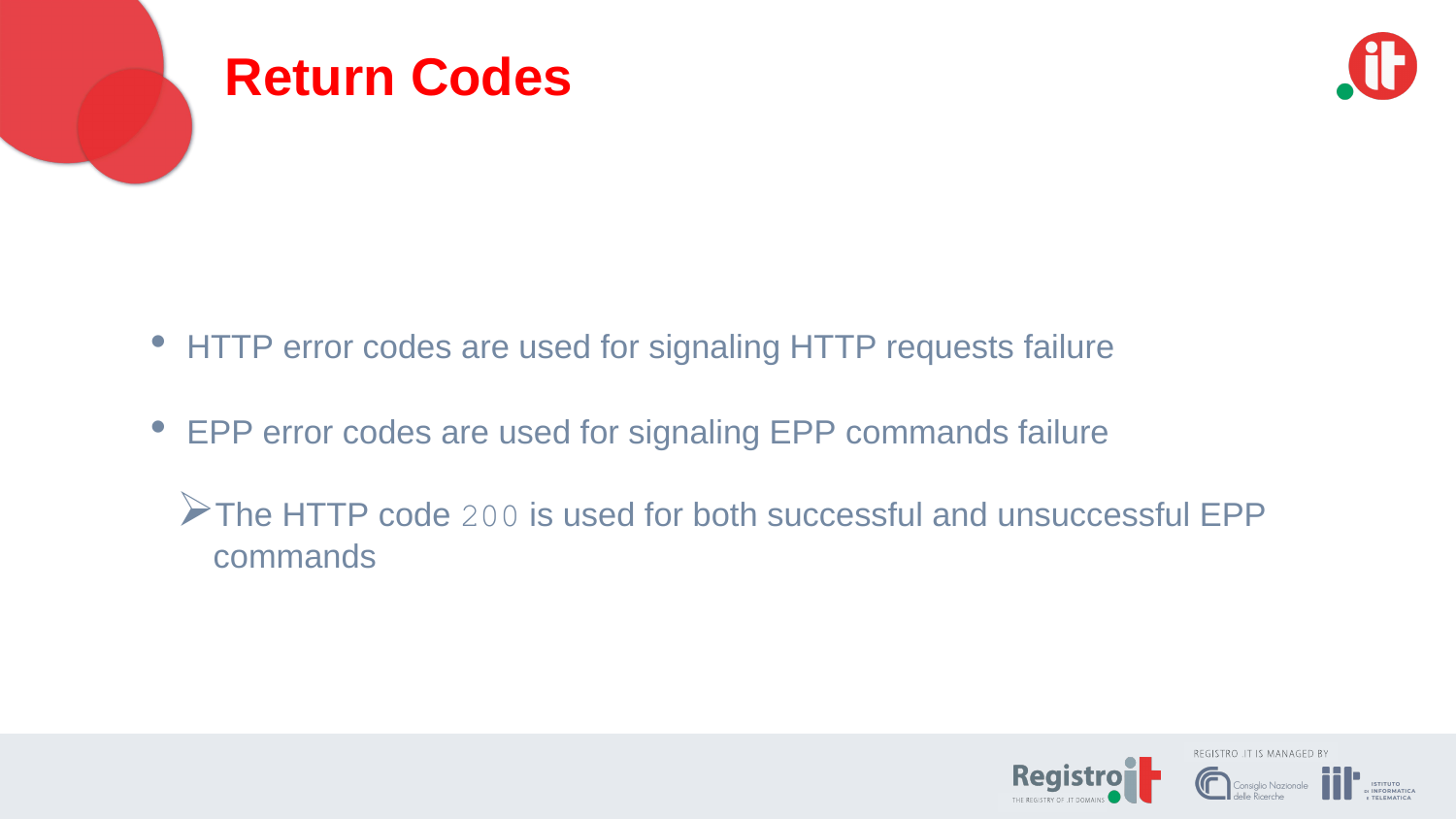

# **Mapping Considerations**

- RFC 5730 includes considerations to be addressed by mappings over transport (L4) protocols
- HTTP is a high level (L7) protocol largely used by REST APIs as a pseudotransport
	- $\triangleright$  Interpreted RFC 5730 in line with the common practice by HTTP-based applications of using sessions to store authentication information (see *draft-ietf-regext-rdap-openid*)
	- EPP sessions are one-to-one mapped onto HTTP sessions
		- $\triangleright$  An EPP session lives as long as the related HTTP session persists
		- $\triangleright$  An HTTP session starts with an EPP  $\lt$ login> request
		- $\triangleright$  An HTTP session ends with an EPP  $\ltlog$  out  $\gt$  request or due to timeout





REGISTRO .IT IS MANAGED BY



**ISTITUTO<br>DI INFORMATIC**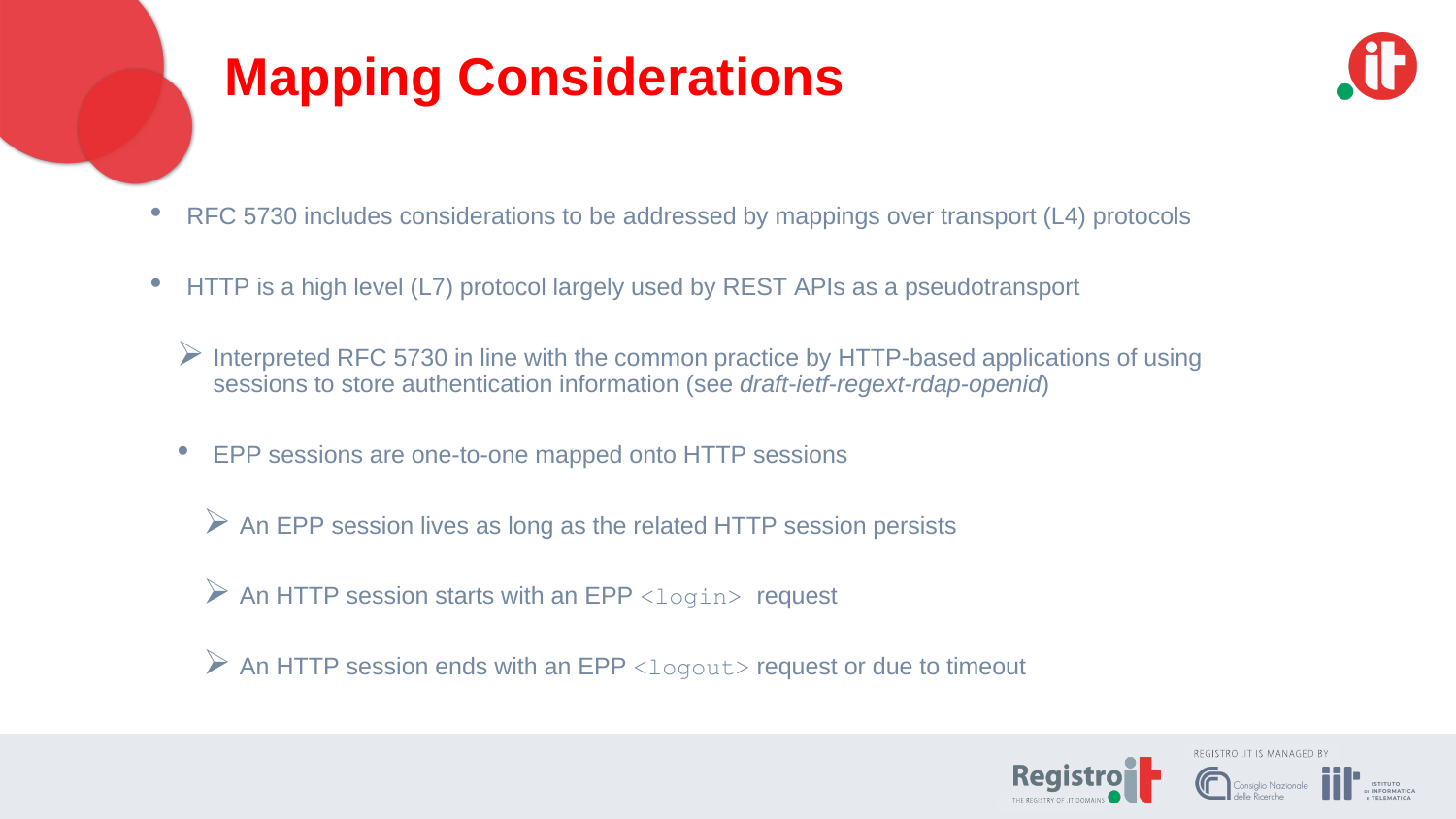- HTTPS (RFC 8740) must be used to protect the transit of sensitive information
	-



REGISTRO .IT IS MANAGED BY



- implement additional measures to validate clients by:
	- IP whitelisting;
	- locking the session ID to the client's IP address;
	- requiring clients to present a valid X.509 certificate issued by a CA.





# **Security Considerations (1)**

▶ Support of TLS 1.2 (RFC 8446, RFC 9155) or higher is required

Servers should: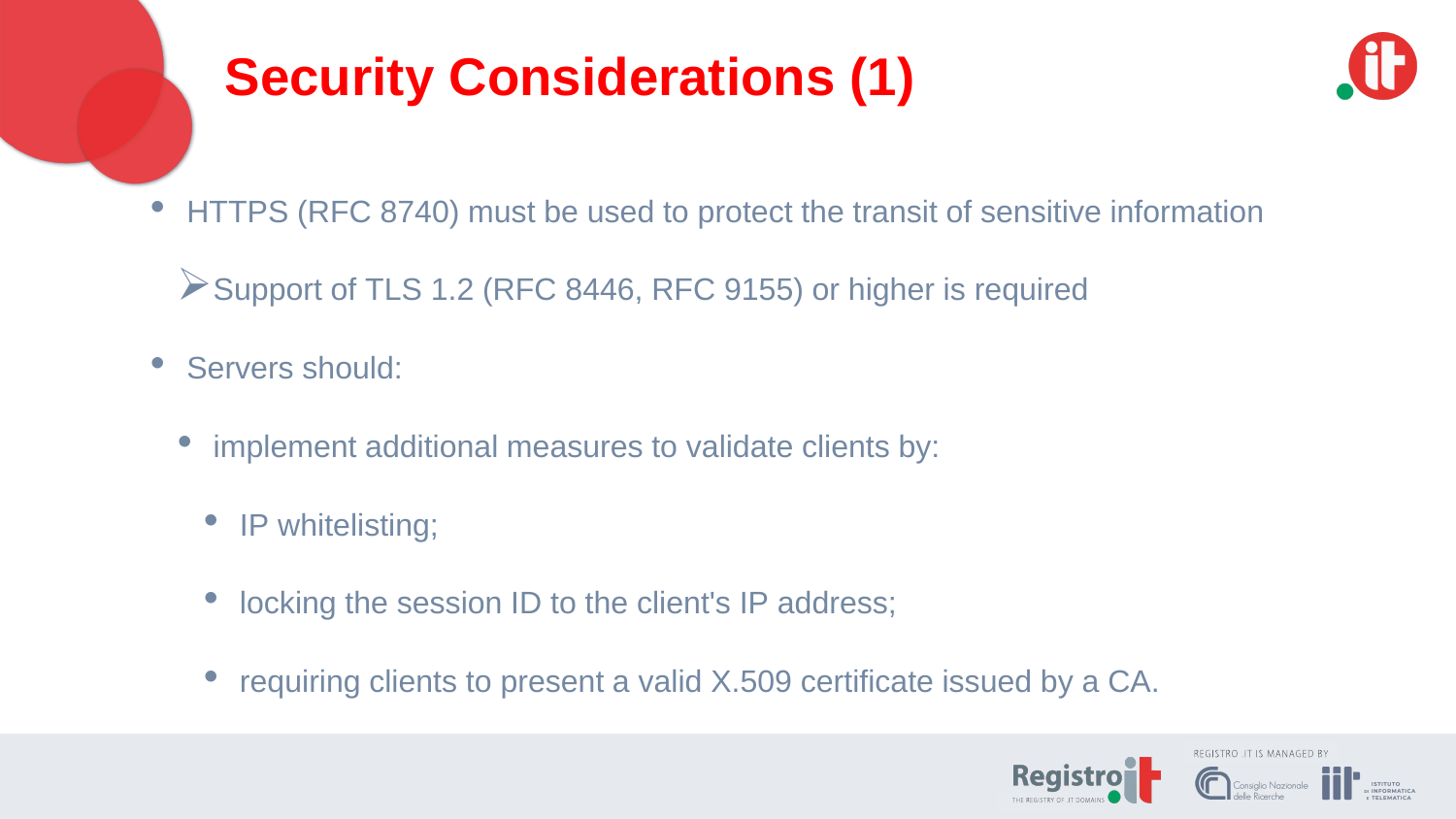

# **Security Considerations (2)**

- Servers should:
	-
	- consumption.
- Servers may:
	- limit the lifetime of active sessions;
	- control cookies usage by setting other attributes (e.g. "Path", "Max-Age").





### • generate at least 128 bit long session IDs to prevent them from being hijacked;

### • control the rate of both EPP sessions and HTTP connections to reduce the resource